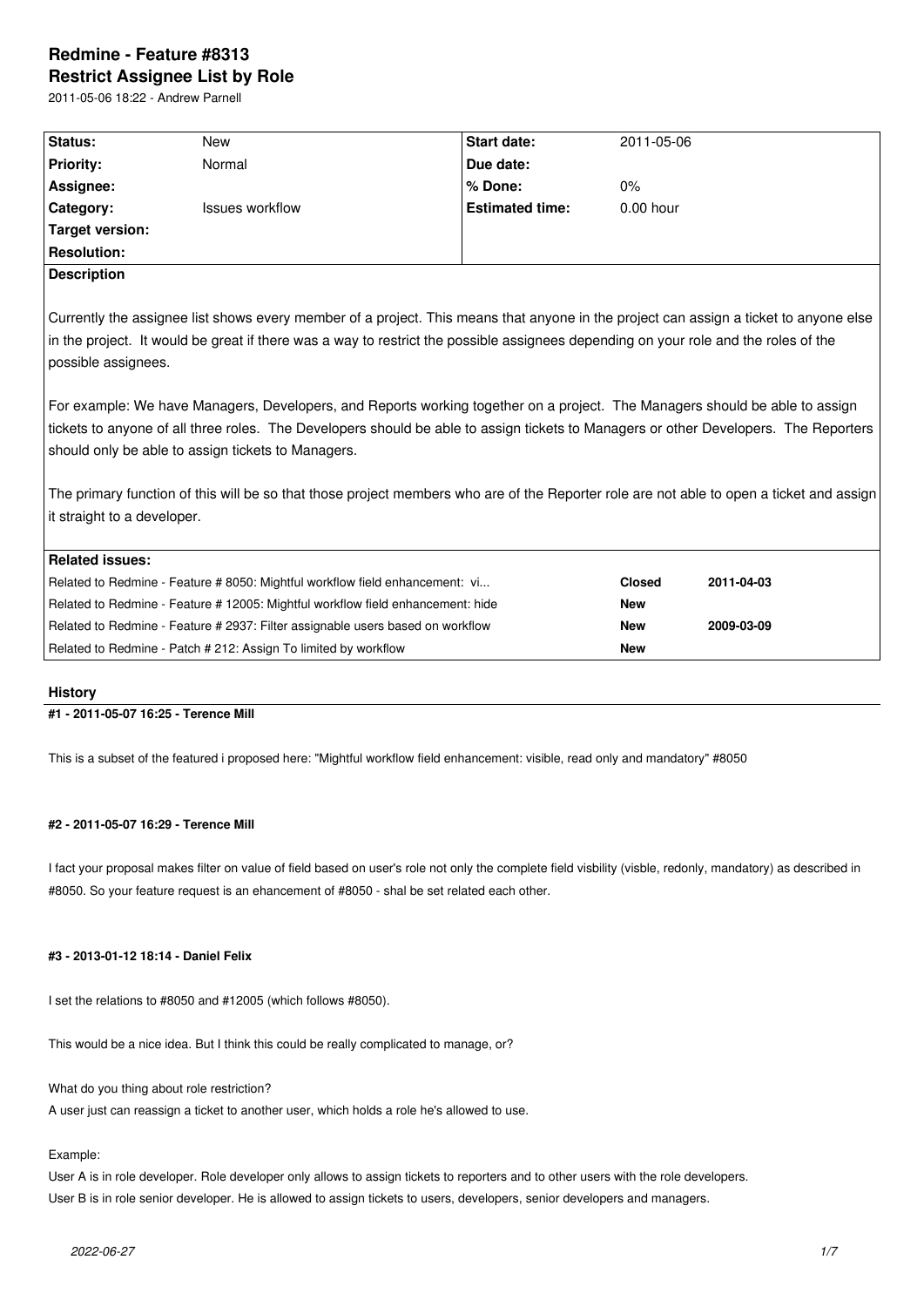What do you think about this proposal?

#### **#4 - 2013-01-19 14:04 - Ramesh S**

*What do you thing about role restriction? A user just can reassign a ticket to another user, which holds a role he's allowed to use.*

## +1

I think this is a great idea, and it will help restrict who can assign an issue to who, based on the roles. And in the use case where we are trying to setup one redmine project per customer with 'customer', 'manager' and 'developer' all having access to this redmine project, a feature like this will help in restricting who can assign issue to who as it is very important as we don't want customer to directly assign issue to developer.

I can help test this feature if a patch is available.

#### **#5 - 2013-12-17 11:06 - Rupesh Helwade**

 $+1$ 

## **#6 - 2014-01-23 18:31 - Daniele Pedroni**

I agree, it would be quite necessary at least to limit the assignee list to some roles (and by project). Then, the capability to allow/deny issue assignment based on roles could be a good enhancement, but a bit less important, IMHO.

This would speedup the search: large teams will lead to impressive lists of possible assignees, not that comfortable to manage...

## **#7 - 2014-01-24 08:49 - Jethro Yu**

+1. In our process RD (role) can only assign a changing-to-verification issue to QA (role), but some RD will assign verification to PM (role), which is not expected.

## **#8 - 2014-05-23 22:33 - Thomas Tingey**

+1 This would be super useful. We want to be able for our sales team to only assign tickets to managers who then can assign them to developers.

## **#9 - 2015-02-12 06:05 - Paul Chu**

 $+1$ .

Any update?

This feature seems related to #2937 (Filter assignable users based on workflow) It would be very helpful if the assignee list is changed corresponding to issue status. We are waiting for such feature implemented.

## **#10 - 2015-03-13 05:52 - Toshi MARUYAMA**

*- Related to Feature #2937: Filter assignable users based on workflow added*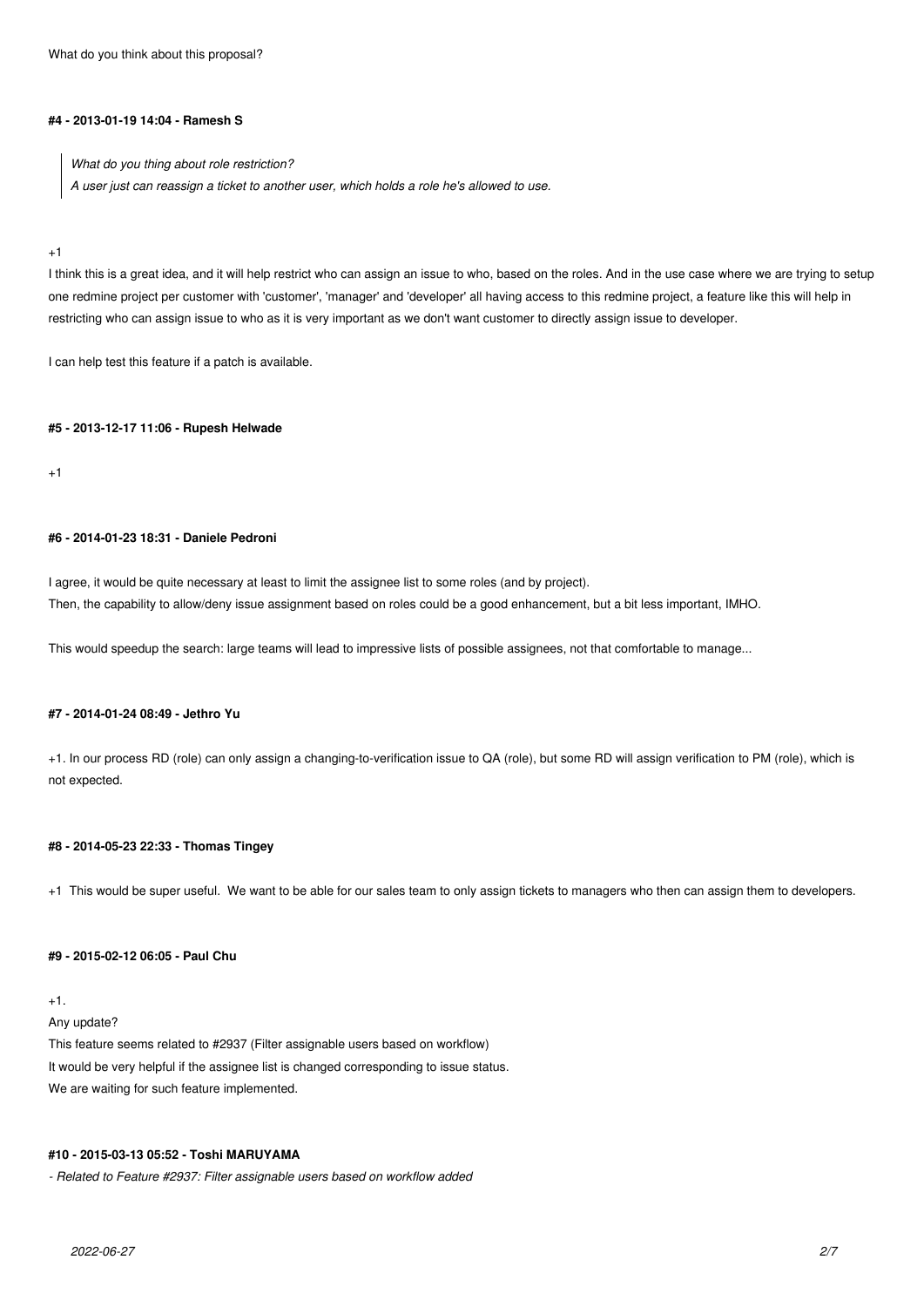Hi. I created a new plugin to filter assignable users based on workflow.

#### https://github.com/luisr9/redmine\_filter\_assignable

I'm newbie in ruby, but I believe and I hope this work for you too, sorry for my english.

#### **#12 - 2016-05-16 17:48 - Beslan CELIKCAN**

Hi Luis,

How can i use this plugin. Redmine says installed but nothing changed in workflow page.

## **#13 - 2016-05-16 18:57 - Luis Roa**

Hi, Beslan CELIKCAN.

You can find change in edit issue page, when you select a assignable user, you don't see all user list, you only see the users who can change the next status.

For example: Your project has these roles: "client", "manager" and "programmers" and your workflow is:

Client creates issues with new status.

Manager can change status from new to assigned.

Programmers can change from assigned to resolved.

Client can change status from resolved to closed.

When manager changes status to "assigned", in the dropdownlist assignee\_to only members with programmers role are available, because in your workflow only programmers can change from "assigned" status to other status.

I hope you understand, sorry for my terrible english. :|

#### **#14 - 2016-05-22 10:57 - Beslan CELIKCAN**

Thanks Luis. I,ll try.

Luis Roa wrote:

*Hi, Beslan CELIKCAN.*

*You can find change in edit issue page, when you select a assignable user, you don't see all user list, you only see the users who can change the next status.*

*For example: Your project has these roles: "client", "manager" and "programmers" and your workflow is:*

*Client creates issues with new status. Manager can change status from new to assigned.*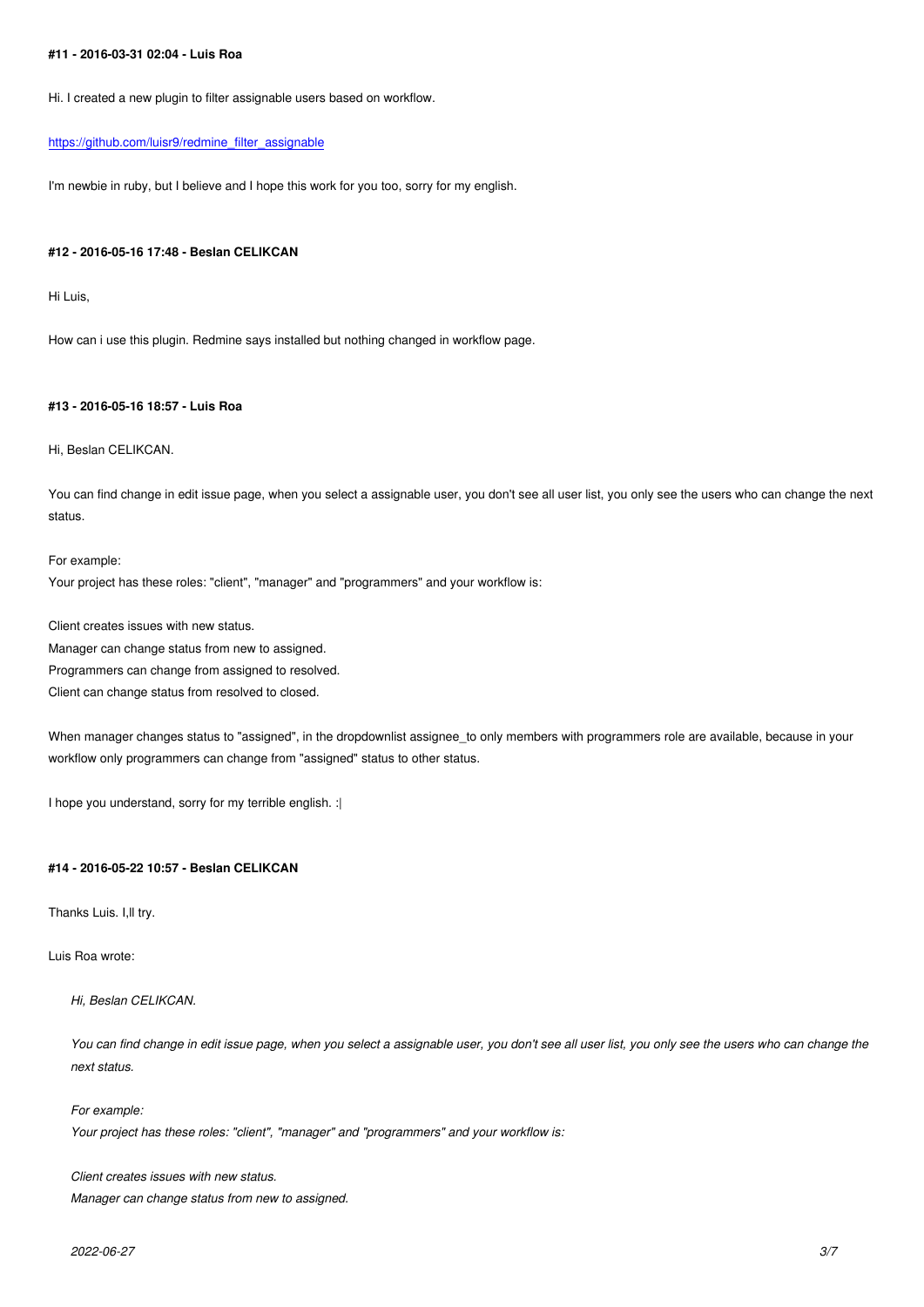*Programmers can change from assigned to resolved. Client can change status from resolved to closed.*

*When manager changes status to "assigned", in the dropdownlist assignee\_to only members with programmers role are available, because in your workflow only programmers can change from "assigned" status to other status.*

*I hope you understand, sorry for my terrible english. :|*

#### **#15 - 2016-05-22 19:50 - prathamesh r**

Thanks Luis, I tried the plugin & found to be working with the latest Redmine installation (Bitnami).

I also want to try few things like restrict individual users from assinee & keep only the groups in assign user etc.

I am very new to redmine & ruby both. I dont want to go into very details but want to write the codes you have written. Can you please let me know reference you have taken using which you have written this code. currently i am not getting the reference material from net using which i can write such code.

Please confirm is the following code only is filtering the assignees ? or there is more code in the plugin you have provided.

require\_dependency 'issue'

class Issue

```
 def assignable_users_with_filter_assignable
```

```
 users = project.assignable_users.where("role_id IN (?)",
 WorkflowTransition.where(:tracker_id => tracker_id, :old_status_id => status_id).select(:role_id).distinct.map { |e| e.role_id }
  ).to_a
  users << author if author && author.active?
  users << assigned_to if assigned_to
  users.uniq.sort
 end
```
 alias\_method\_chain :assignable\_users, :filter\_assignable end

#### **#16 - 2016-05-23 18:40 - Luis Roa**

Hello prathamesh r,

Exactly, these code does the work.

I was searching the text "assign" in redmine's source code, and I found this method, this patch #212 was helpfull for write the plugin too.

I think that is possible keep only the groups in assign user, I want to modify the plugin for to choose what type of user. "users", "groups", "both", I will research how complete this task.

## workaround: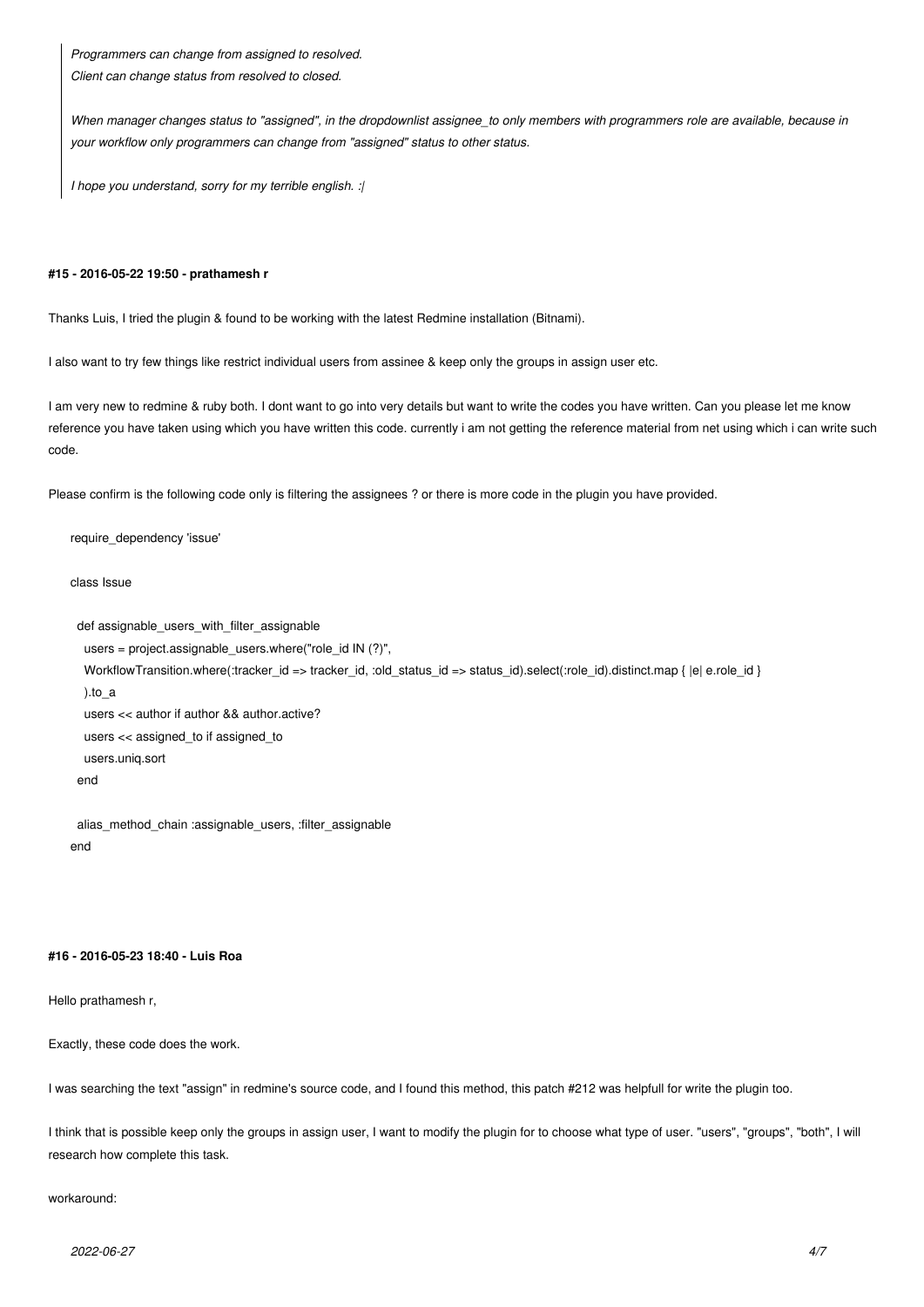```
 types = ['Group'] 
   users = project.assignable_users.where(:type=>types).where("role_id IN (?)",
   WorkflowTransition.where(:tracker_id => tracker_id, :old_status_id => status_id).select(:role_id).distinct.map { |e| e.role_id }
   ).to_a
   users << author if author && author.active?
   users << assigned_to if assigned_to
   users.uniq.sort
end
```
#### **#17 - 2016-05-24 21:17 - prathamesh r**

Thanks Luis, it worked as expected :). Thanks for support.

I was searching the type of user part like is it "users", "groups", "both", however i was not able to get these details.

Is going through existing redmine source code is only solution for creation of plugins ? there is noting like documentation where it is mentioned that type of users are of 3 category etc...

## **#18 - 2016-05-24 23:30 - Luis Roa**

Hi guys, Lo prometido es deuda

I modified the plugin, now you can choose kind of users to show in assign.

In plugin's settings you can find 3 options: show users, show groups and show author.

If you can't see the group, you could enable "Allow issue assignment to groups" in Issue traking tab of application's settings.

P.d: Prathamesh, you can uncheck "show users" and "show author" and this plugins works for you.

url plugin: https://github.com/luisr9/redmine\_filter\_assignable

#### **#19 - 201[6-06-14 06:44 - Toshi MARUYAMA](https://github.com/luisr9/redmine_filter_assignable)**

*- Related to Patch #212: Assign To limited by workflow added*

#### **#20 - 2016-09-15 21:54 - ale dp**

Luis Roa wrote:

*Hi guys, Lo prometido es deuda*

*I modified the plugin, now you can choose kind of users to show in assign.*

*In plugin's settings you can find 3 options: show users, show groups and show author.*

*If you can't see the group, you could enable "Allow issue assignment to groups" in Issue traking tab of application's settings.*

*P.d: Prathamesh, you can uncheck "show users" and "show author" and this plugins works for you.*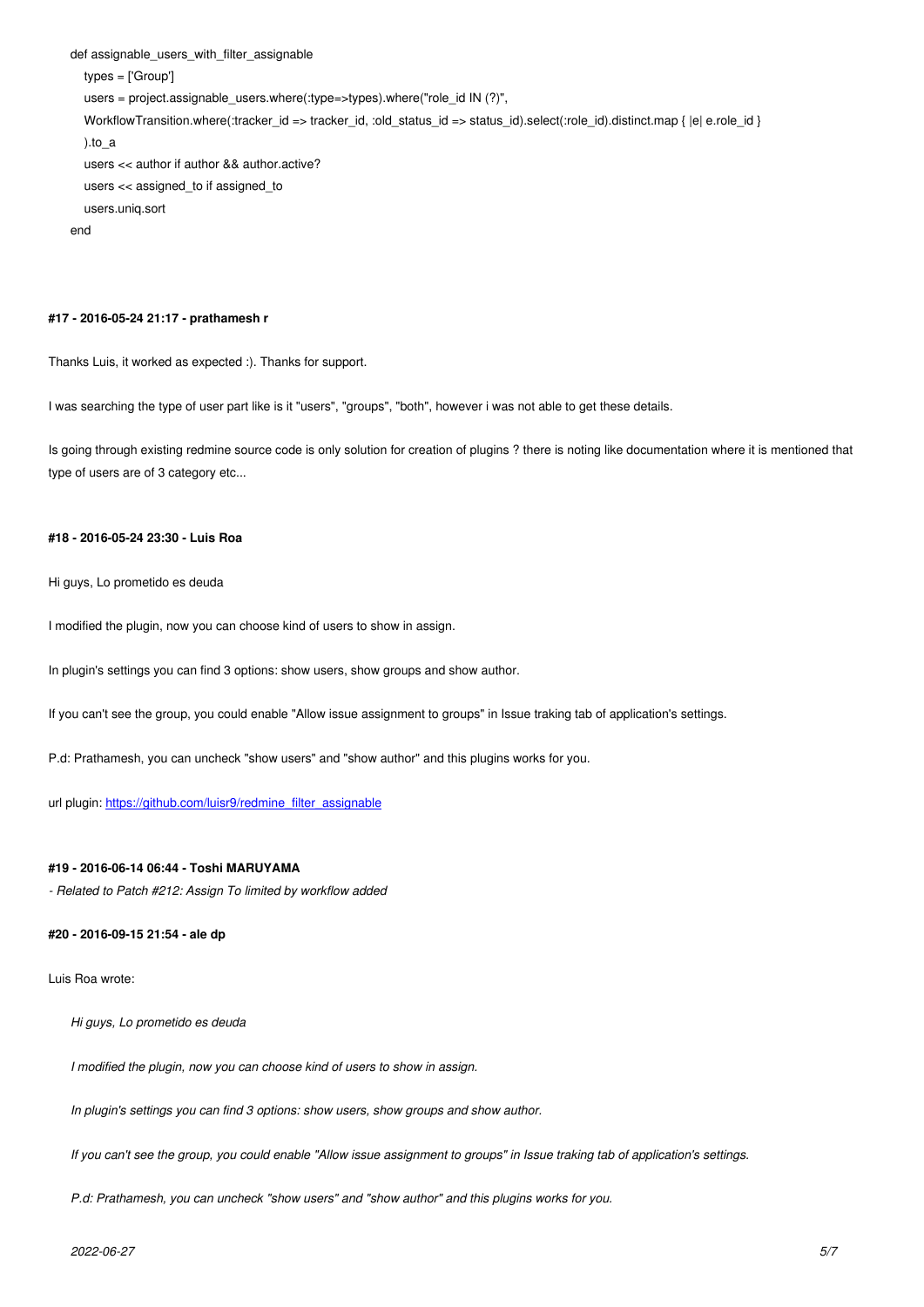## **#21 - 2016-09-20 01:09 - Luis Roa**

ale dp wrote:

*Luis Roa wrote:*

*Hi guys, Lo prometido es deuda*

*I modified the plugin, now you can choose kind of users to show in assign.*

*In plugin's settings you can find 3 options: show users, show groups and show author.*

*If you can't see the group, you could enable "Allow issue assignment to groups" in Issue traking tab of application's settings.*

*P.d: Prathamesh, you can uncheck "show users" and "show author" and this plugins works for you.*

*url plugin: https://github.com/luisr9/redmine\_filter\_assignable*

*Hello Luis , works for any version of Redmine ? I use version 2.5. Thanks*

Hi Alejandra, I use version 3.1.2 and plugin works fine.

I think that this plugin would work on any version that have a "assignable\_users" action in IssueController.

If you try the plugin and doesn't work, We could work together for find a solution, you can write a email to *luis.roa9@gmail.com* 

Sorry for my bad english, I think that you speak spanish like me.

## **#22 - 2017-04-05 12:40 - Geowolf Yeh**

Luis Roa wrote:

*For example: Your project has these roles: "client", "manager" and "programmers" and your workflow is:*

*Client creates issues with new status. Manager can change status from new to assigned. Programmers can change from assigned to resolved. Client can change status from resolved to closed.*

*When manager changes status to "assigned", in the dropdownlist assignee\_to only members with programmers role are available, because in your workflow only programmers can change from "assigned" status to other status.*

*I hope you understand, sorry for my terrible english. :|*